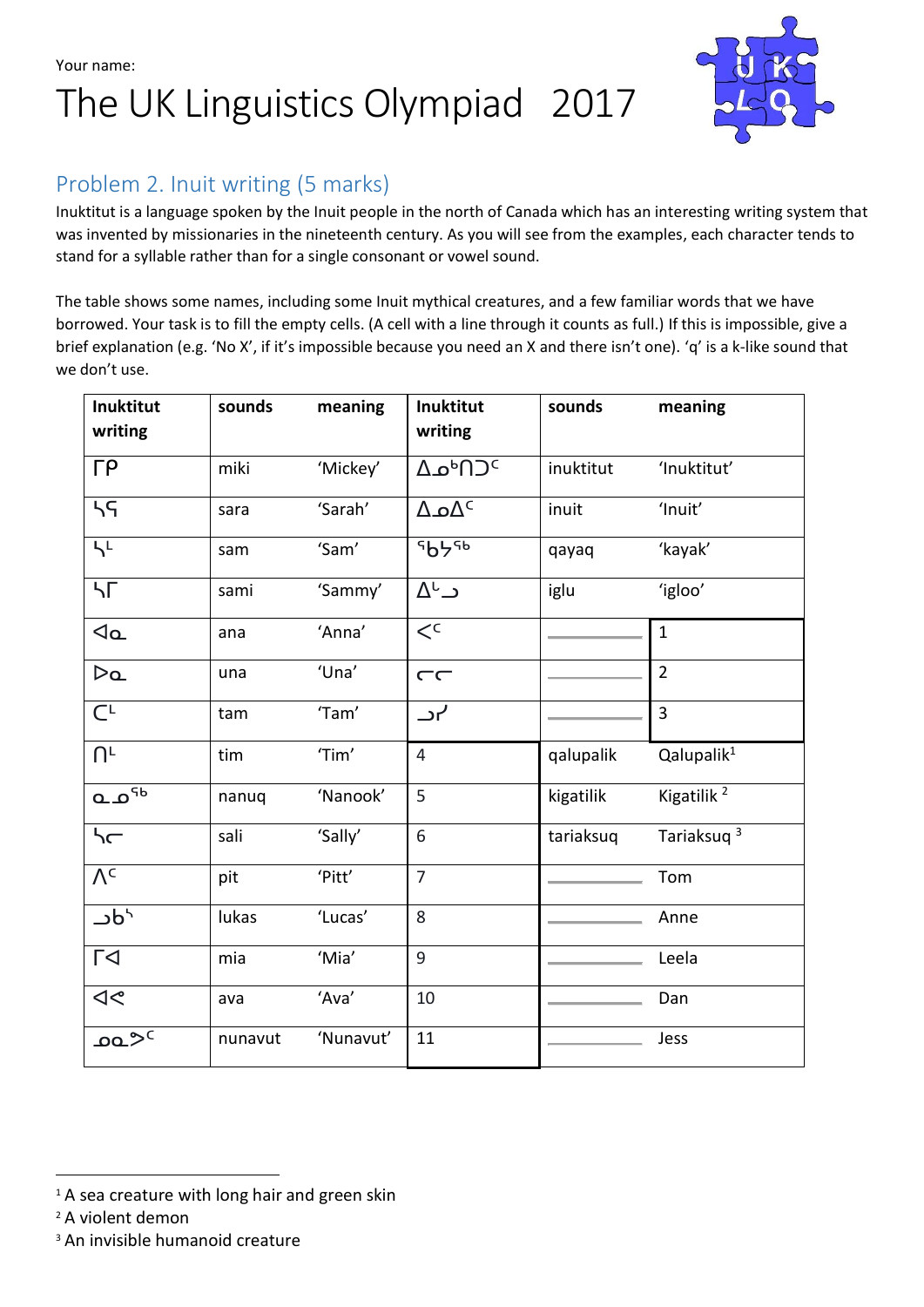# The UK Linguistics Olympiad 2017



#### Solution and marking.

#### Scoring: max 25

- #1-3: 2 points for each correct cell. 1 for half right (e.g. …at, Lu…)
- #4-10: 1 point for each correct character or explanation (e.g. 'no O').
	- o Some characters are compounds, with a superscript. Treat as a single character.
	- o Strictly speaking, the answer to #8 is a single character but we can assign a separate point for the the superscript.
- #11: by mistake, this was blank in early versions of the test paper, so give everyone 1 point, regardless of performance.
- Score positively 1 for each target word, ignore extra non-target words
- Score generously if different scores are possible, choose the highest.
- Accept
	- o any size of Inukititut characters
	- o non-English spellings e.g. Lili.

| Inuktitut                  | sounds  | meaning   | Inuktitut                                        | sounds    | meaning     | points         |
|----------------------------|---------|-----------|--------------------------------------------------|-----------|-------------|----------------|
| $\Gamma P$                 | miki    | 'Mickey'  | $\Delta \mathbf{D}^{\mathsf{b}}$ 1) <sup>c</sup> | inuktitut | 'Inuktitut' |                |
| 55                         | sara    | 'Sarah'   | $\Delta \Omega^C$                                | inuit     | 'Inuit'     |                |
| $h^L$                      | sam     | 'Sam'     | <sup>S</sup> b5Sb                                | qayaq     | 'kayak'     |                |
| ЧΓ                         | sami    | 'Sammy'   | $\Delta^{\text{L}}$ د                            | iglu      | 'igloo'     |                |
| $\mathcal{A}_{\mathbf{Q}}$ | ana     | 'Anna'    | $\lt^{\mathsf{c}}$                               |           | 1 Pat       | $\overline{2}$ |
| Da                         | una     | 'Una'     | $\subset\subset$                                 |           | 2 Lily      | $\overline{2}$ |
| $\overline{C}$             | tam     | 'Tam'     | ہر_                                              |           | 3 Lucy      | $\overline{2}$ |
| $\bigcap^{\mathsf{L}}$     | tim     | 'Tim'     | 4 م> <i>د</i> 01                                 | qalupalik | Qalupalik   | $\overline{4}$ |
| <sup>۹</sup> ۵ م           | nanuq   | 'Nanook'  | 5 PLNC <sup>+</sup>                              | kigatilik | Kigatilik   | $\overline{4}$ |
| h                          | sali    | 'Sally'   | $6$ $Cn4$                                        | tariaksuq | Tariaksuq   | $\overline{4}$ |
| $\overline{\Lambda^c}$     | pit     | 'Pitt'    | 7 no O                                           |           | Tom         | $\mathbf{1}$   |
| Jb <sub>2</sub>            | lukas   | 'Lucas'   | $8\overline{\blacktriangleleft}$                 |           | Anne        | $\overline{2}$ |
| Г<                         | mia     | 'Mia'     | $9$ $-$                                          |           | Leela       | $\overline{2}$ |
| $\triangleleft$            | ava     | 'Ava'     | 10 no D                                          |           | Dan         | $\overline{1}$ |
| ^פ^ פ                      | nunavut | 'Nunavut' | 11 no J or E                                     |           | Jess        | $\mathbf{1}$   |